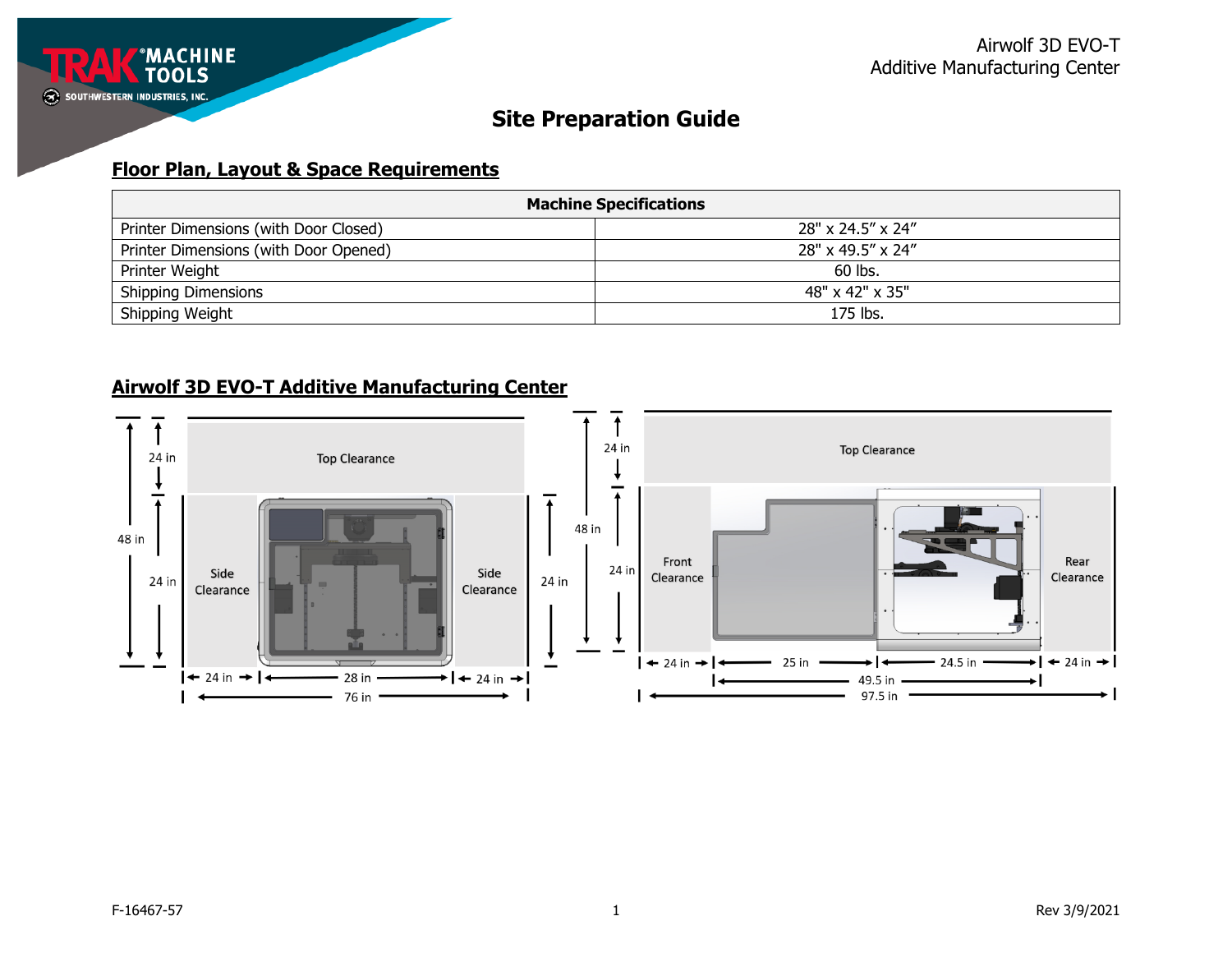

## **Electrical Requirements**

| <b>Power Requirements</b> |                                          |  |
|---------------------------|------------------------------------------|--|
| <b>AC Input</b>           | $100 -$<br>$-$ 240 VAC 4 A, 50 $-$ 60 Hz |  |
| Maximum Power Output      | 221 W Max. 24VDC, 9.2 A                  |  |

### **PC Requirements for Apex**

| <b>Requirements</b>                           | <b>Windows</b>                                | Mac OS                                        |
|-----------------------------------------------|-----------------------------------------------|-----------------------------------------------|
| Windows 8 or newer<br><b>Operating System</b> |                                               | Mac Version 2013 or later;                    |
|                                               |                                               | Mac OS X Yosemite or later (Sierra preferred) |
| Display Resolution                            | 1024 x 768 or higher                          | 1024 x 768 or higher                          |
| <b>RAM</b>                                    | 2 GB or higher                                | 8 GB onboard memory                           |
| Hard Disk Space                               | 500 MB free disk space                        | 500 MB free disk space                        |
| Core Processor                                | Core i3 or higher/AMD Athelon 64bit or higher | Core i5 or higher                             |

# **Environmental Requirements**

| <b>Environmental Requirements</b>                 |                                           |  |
|---------------------------------------------------|-------------------------------------------|--|
| Ambient Operating Temperature + Relative Humidity | $40^{\circ}$ F – $100^{\circ}$ F, 0 – 50% |  |
| Storage Operating Temperature + Relative Humidity | $0^{\circ}$ F – 120 $^{\circ}$ F, 0 – 50% |  |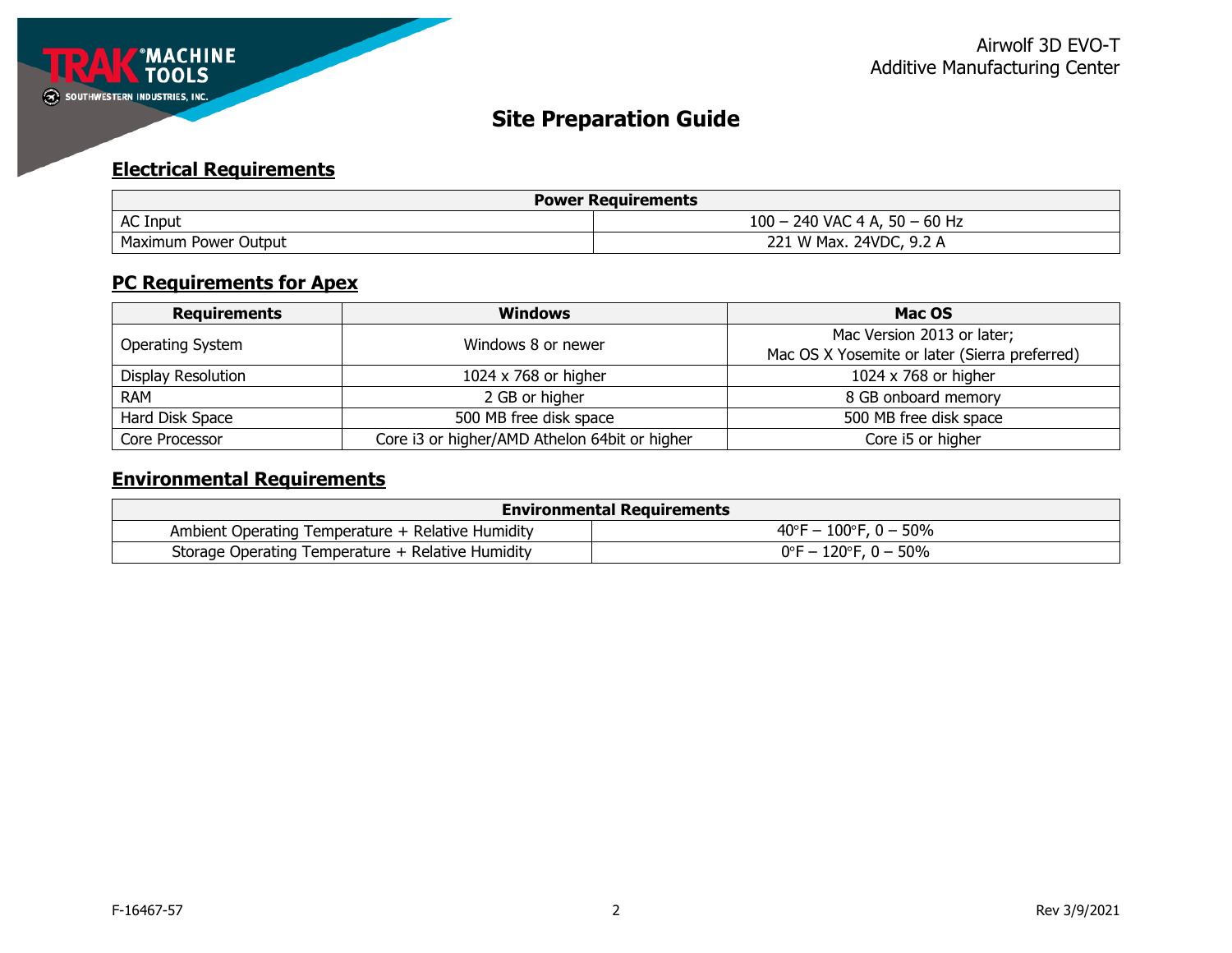

### **Lifting, Moving, Uncrating and Unpacking**

### **CAUTION!**

Proper equipment of sufficient capacity must be used when lifting and/or moving the printer.

#### **1. Lifting/Moving while on a Pallet**

- The best option for lifting the Airwolf EVO-T 3D Printer is a pallet jack.
- The second-best option is using four (4) people (so that each person does not carry more than 50 lbs.).

#### **2. Lifting & Moving after Uncrating**

• Once the printer has been removed from the pallet, it must be moved by hand. Two (2) people are recommended to move the printer by hand.

#### **3. Uncrating & Unpacking**

- 1. Cut off the straps that are holding the main box (which contains the actual Airwolf EVO-T 3D Printer) and the secondary box (which contains the 3D printer's accessories) to the pallet.
- 2. Remove the plastic wrapping that surrounds both the main and secondary boxes together.
- 3. Remove the secondary box that contains the 3D Printer accessories, and put it aside for now.
- 4. Cut open the taped flaps that cover the main box by using a box cutter. Be careful not to cut too deeply as you might risk damaging content inside the main box. In addition, preserve the main box in the case that it might be needed for returns and/or any possible customer service issues that might arise regarding the Airwolf EVO-T 3D Printer.
- 5. In addition to the Airwolf EVO-T 3D Printer, there will be shipping documents that are included inside the main box. Remove these documents, and put them aside for now.
- 6. The Airwolf EVO-T 3D Printer will be standing in an upright position while inside the main box. Remove the protective foam parts that are covering each of the 3D Printer's corners prior to removing the printer out of the box.
- 7. Pull the printer UP by its straps. Use two (2) people to lift the printer out of the box.
- 8. Lift the printer on top of a table, stand, or workstation.
- 9. Cut off the straps around the 3D Printer, and remove them
- 10. Remove the protective plastic wrapping that surrounds the 3D Printer.